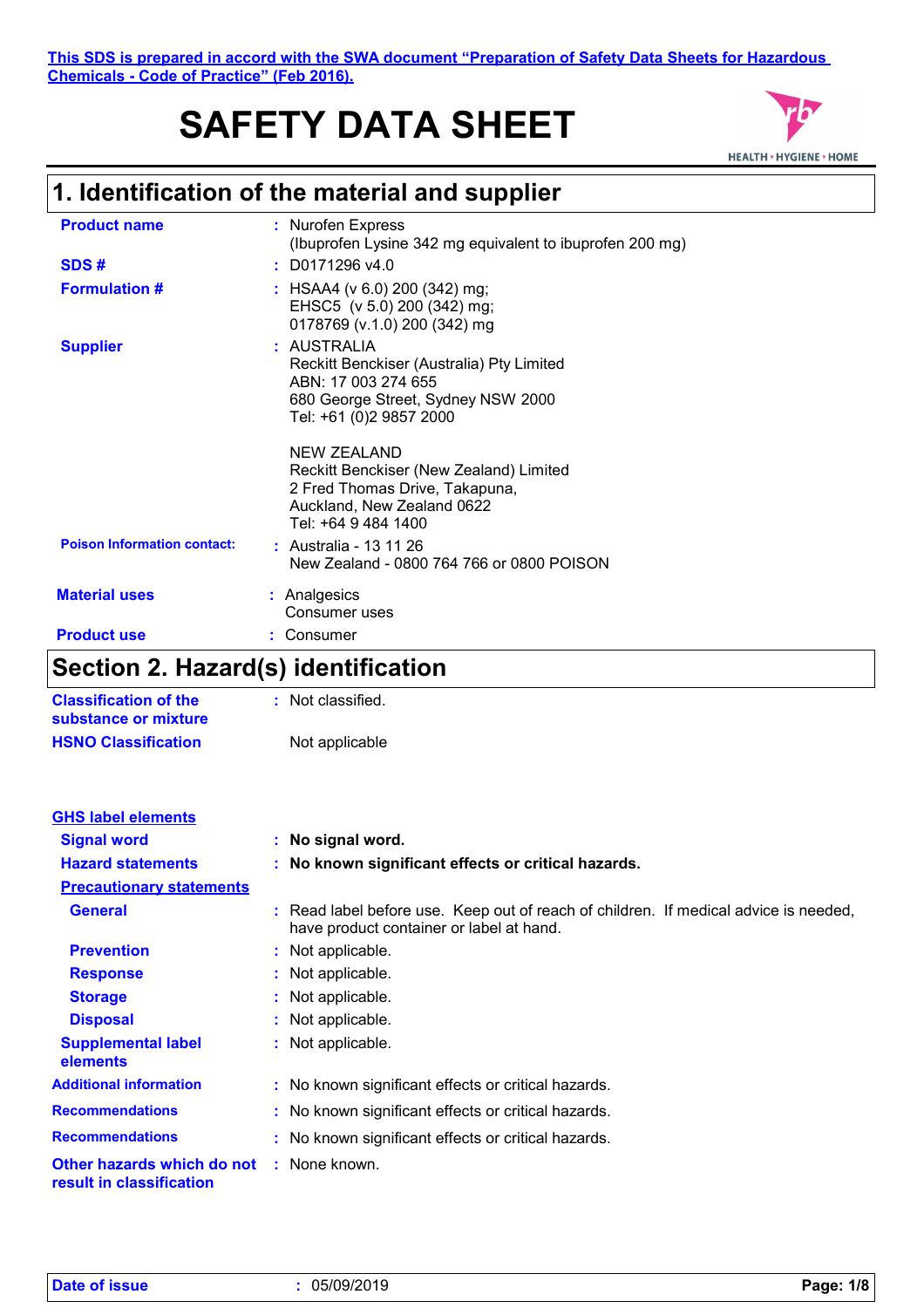# **Section 3. Composition and ingredient information**

**Substance/mixture :**

: Mixture

 **Other Non-hazardous ingredients to 100%**

**Occupational exposure limits, if available, are listed in Section 8.**

### **Section 4. First aid measures**

| <b>Description of necessary first aid measures</b> |                                                                                                                                                                                                                                                                                                                                                           |
|----------------------------------------------------|-----------------------------------------------------------------------------------------------------------------------------------------------------------------------------------------------------------------------------------------------------------------------------------------------------------------------------------------------------------|
| <b>Eye contact</b>                                 | : Immediately flush eyes with plenty of water, occasionally lifting the upper and lower<br>eyelids. Check for and remove any contact lenses. Get medical attention if irritation<br>occurs.                                                                                                                                                               |
| <b>Inhalation</b>                                  | : Remove victim to fresh air and keep at rest in a position comfortable for breathing.<br>Get medical attention if symptoms occur. In case of inhalation of decomposition<br>products in a fire, symptoms may be delayed. The exposed person may need to be<br>kept under medical surveillance for 48 hours.                                              |
| <b>Skin contact</b>                                | : Flush contaminated skin with plenty of water. Remove contaminated clothing and<br>shoes. Get medical attention if symptoms occur.                                                                                                                                                                                                                       |
| <b>Ingestion</b>                                   | : Wash out mouth with water. Remove victim to fresh air and keep at rest in a<br>position comfortable for breathing. If material has been swallowed and the exposed<br>person is conscious, give small quantities of water to drink. Do not induce vomiting<br>unless directed to do so by medical personnel. Get medical attention if symptoms<br>occur. |

#### **Most important symptoms/effects, acute and delayed**

| <b>Potential acute health effects</b> |                                                                                                                                                                          |
|---------------------------------------|--------------------------------------------------------------------------------------------------------------------------------------------------------------------------|
| Eye contact                           | : No known significant effects or critical hazards.                                                                                                                      |
| <b>Inhalation</b>                     | : No known significant effects or critical hazards.                                                                                                                      |
| <b>Skin contact</b>                   | : No known significant effects or critical hazards.                                                                                                                      |
| <b>Ingestion</b>                      | : No known significant effects or critical hazards.                                                                                                                      |
| <b>Over-exposure signs/symptoms</b>   |                                                                                                                                                                          |
| <b>Eye contact</b>                    | : No specific data.                                                                                                                                                      |
| <b>Inhalation</b>                     | : No specific data.                                                                                                                                                      |
| <b>Skin contact</b>                   | : No specific data.                                                                                                                                                      |
| <b>Ingestion</b>                      | : No specific data.                                                                                                                                                      |
|                                       | Indication of immediate medical attention and special treatment needed, if necessary                                                                                     |
| <b>Notes to physician</b>             | : In case of inhalation of decomposition products in a fire, symptoms may be delayed.<br>The exposed person may need to be kept under medical surveillance for 48 hours. |
| <b>Specific treatments</b>            | : No specific treatment.                                                                                                                                                 |

**Protection of first-aiders** : No action shall be taken involving any personal risk or without suitable training.

#### **See toxicological information (Section 11)**

### **Section 5. Fire-fighting measures**

| Date of issue                                        | : 05/09/2019                                                    | Page: 2/8 |
|------------------------------------------------------|-----------------------------------------------------------------|-----------|
| <b>Hazardous thermal</b><br>decomposition products   | : No specific data.                                             |           |
| <b>Specific hazards arising</b><br>from the chemical | : No specific fire or explosion hazard.                         |           |
| <b>Unsuitable extinguishing</b><br>media             | : None known.                                                   |           |
| <b>Suitable extinguishing</b><br>media               | : Use an extinguishing agent suitable for the surrounding fire. |           |
| <b>Extinguishing media</b>                           |                                                                 |           |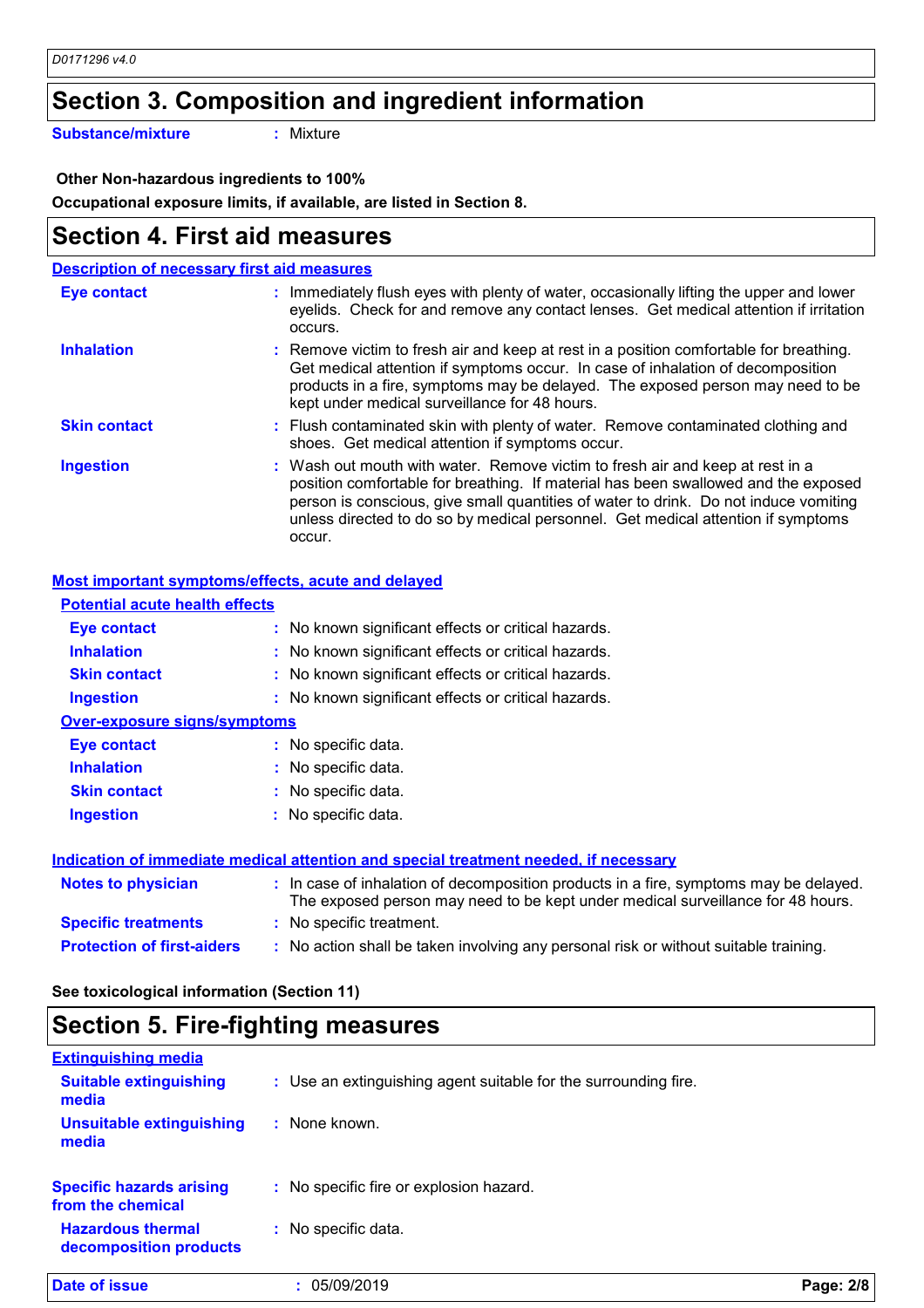# **Section 5. Fire-fighting measures**

| <b>Special protective actions</b><br>for fire-fighters | : Promptly isolate the scene by removing all persons from the vicinity of the incident if<br>there is a fire. No action shall be taken involving any personal risk or without<br>suitable training. |
|--------------------------------------------------------|-----------------------------------------------------------------------------------------------------------------------------------------------------------------------------------------------------|
| <b>Special protective actions</b><br>for fire-fighters | : Fire-fighters should wear appropriate protective equipment and self-contained<br>breathing apparatus (SCBA) with a full face-piece operated in positive pressure<br>mode.                         |

### **Section 6. Accidental release measures**

|                                                              | <b>Personal precautions, protective equipment and emergency procedures</b>                                                                                                                                                                                                                                                                          |
|--------------------------------------------------------------|-----------------------------------------------------------------------------------------------------------------------------------------------------------------------------------------------------------------------------------------------------------------------------------------------------------------------------------------------------|
| For non-emergency<br>personnel                               | : No action shall be taken involving any personal risk or without suitable training.<br>Evacuate surrounding areas. Keep unnecessary and unprotected personnel from<br>entering. Do not touch or walk through spilled material. Put on appropriate<br>personal protective equipment.                                                                |
|                                                              | <b>For emergency responders</b> : If specialized clothing is required to deal with the spillage, take note of any<br>information in Section 8 on suitable and unsuitable materials. See also the<br>information in "For non-emergency personnel".                                                                                                   |
| <b>Environmental precautions</b>                             | : Avoid dispersal of spilled material and runoff and contact with soil, waterways,<br>drains and sewers. Inform the relevant authorities if the product has caused<br>environmental pollution (sewers, waterways, soil or air).                                                                                                                     |
| <b>Methods and materials for containment and cleaning up</b> |                                                                                                                                                                                                                                                                                                                                                     |
| <b>Small spill</b>                                           | : Move containers from spill area. Vacuum or sweep up material and place in a<br>designated, labeled waste container. Dispose of via a licensed waste disposal<br>contractor.                                                                                                                                                                       |
| <b>Large spill</b>                                           | : Move containers from spill area. Prevent entry into sewers, water courses,<br>basements or confined areas. Vacuum or sweep up material and place in a<br>designated, labeled waste container. Dispose of via a licensed waste disposal<br>contractor. Note: see Section 1 for emergency contact information and Section 13<br>for waste disposal. |

**See Section 1 for emergency contact information.**

**See Section 8 for information on appropriate personal protective equipment.**

**See Section 13 for additional waste treatment information.**

# **Section 7. Handling and storage**

| <b>Precautions for safe handling</b>                                             |                                                                                                                                                                                                                                                                                                                                                                                                                                                                                                                                                                                                  |
|----------------------------------------------------------------------------------|--------------------------------------------------------------------------------------------------------------------------------------------------------------------------------------------------------------------------------------------------------------------------------------------------------------------------------------------------------------------------------------------------------------------------------------------------------------------------------------------------------------------------------------------------------------------------------------------------|
| <b>Protective measures</b>                                                       | : Put on appropriate personal protective equipment (see Section 8).                                                                                                                                                                                                                                                                                                                                                                                                                                                                                                                              |
| <b>Advice on general</b><br>occupational hygiene                                 | : Eating, drinking and smoking should be prohibited in areas where this material is<br>handled, stored and processed. Workers should wash hands and face before<br>eating, drinking and smoking. Remove contaminated clothing and protective<br>equipment before entering eating areas. See also Section 8 for additional<br>information on hygiene measures.                                                                                                                                                                                                                                    |
| <b>Conditions for safe storage,</b><br>including any<br><b>incompatibilities</b> | : Do not store above the following temperature: $25^{\circ}$ C (77 $^{\circ}$ F). Store in accordance<br>with local regulations. Store in original container protected from direct sunlight in a<br>dry, cool and well-ventilated area, away from incompatible materials (see Section 10)<br>and food and drink. Keep container tightly closed and sealed until ready for use.<br>Containers that have been opened must be carefully resealed and kept upright to<br>prevent leakage. Do not store in unlabeled containers. Use appropriate<br>containment to avoid environmental contamination. |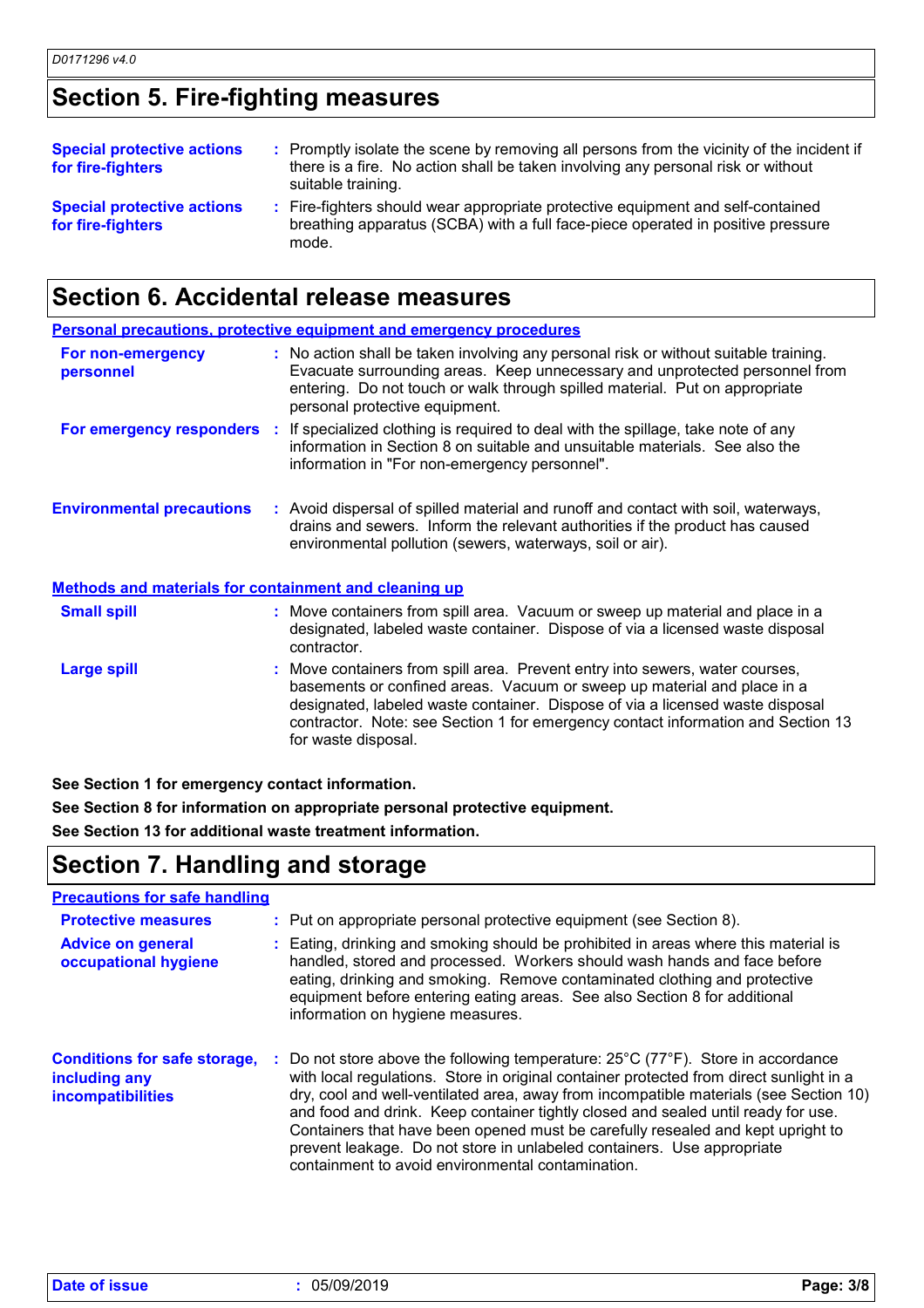# **Section 8. Exposure controls and personal protection**

| <b>Control parameters</b>                         |                                                                                                                                                                                                                                                                                                                                                                                                   |
|---------------------------------------------------|---------------------------------------------------------------------------------------------------------------------------------------------------------------------------------------------------------------------------------------------------------------------------------------------------------------------------------------------------------------------------------------------------|
| <b>Australia</b>                                  |                                                                                                                                                                                                                                                                                                                                                                                                   |
| <b>Occupational exposure limits</b><br>None.      |                                                                                                                                                                                                                                                                                                                                                                                                   |
| <b>New Zealand</b>                                |                                                                                                                                                                                                                                                                                                                                                                                                   |
| <b>Occupational exposure limits</b>               | : No exposure standard allocated.                                                                                                                                                                                                                                                                                                                                                                 |
| <b>Appropriate engineering</b><br><b>controls</b> | : Good general ventilation should be sufficient to control worker exposure to airborne<br>contaminants.                                                                                                                                                                                                                                                                                           |
| <b>Environmental exposure</b><br>controls         | Emissions from ventilation or work process equipment should be checked to ensure<br>they comply with the requirements of environmental protection legislation. In some<br>cases, fume scrubbers, filters or engineering modifications to the process<br>equipment will be necessary to reduce emissions to acceptable levels.                                                                     |
| <b>Individual protection measures</b>             |                                                                                                                                                                                                                                                                                                                                                                                                   |
| <b>Hygiene measures</b>                           | : Wash hands, forearms and face thoroughly after handling chemical products, before<br>eating, smoking and using the lavatory and at the end of the working period.<br>Appropriate techniques should be used to remove potentially contaminated clothing.<br>Wash contaminated clothing before reusing. Ensure that eyewash stations and<br>safety showers are close to the workstation location. |
| <b>Eye/face protection</b>                        | Safety eyewear complying with an approved standard should be used when a risk<br>assessment indicates this is necessary to avoid exposure to liquid splashes, mists,<br>gases or dusts. If contact is possible, the following protection should be worn,<br>unless the assessment indicates a higher degree of protection: safety glasses with<br>side-shields.                                   |
| <b>Skin protection</b>                            |                                                                                                                                                                                                                                                                                                                                                                                                   |
| <b>Hand protection</b>                            | : Chemical-resistant, impervious gloves complying with an approved standard should<br>be worn at all times when handling chemical products if a risk assessment indicates<br>this is necessary.                                                                                                                                                                                                   |
| <b>Body protection</b>                            | Personal protective equipment for the body should be selected based on the task<br>being performed and the risks involved and should be approved by a specialist<br>before handling this product.                                                                                                                                                                                                 |
| <b>Other skin protection</b>                      | : Appropriate footwear and any additional skin protection measures should be<br>selected based on the task being performed and the risks involved and should be<br>approved by a specialist before handling this product.                                                                                                                                                                         |
| <b>Respiratory protection</b>                     | Based on the hazard and potential for exposure, select a respirator that meets the<br>appropriate standard or certification. Respirators must be used according to a<br>respiratory protection program to ensure proper fitting, training, and other important<br>aspects of use.                                                                                                                 |

# **Section 9. Physical and chemical properties**

| Date of issue                                   | : 05/09/2019                                          | Page: 4/8 |
|-------------------------------------------------|-------------------------------------------------------|-----------|
| <b>Vapor pressure</b>                           | : Not available.                                      |           |
| Lower and upper explosive<br>(flammable) limits | : Not determined                                      |           |
| <b>Flammability (solid, gas)</b>                | : Not determined                                      |           |
| <b>Evaporation rate</b>                         | : Not determined                                      |           |
| <b>Flash point</b>                              | : Closed cup: $>93.3^{\circ}$ C ( $>199.9^{\circ}$ F) |           |
| <b>Boiling point</b>                            | $:$ Not available.                                    |           |
| <b>Melting point</b>                            | $:$ Not available.                                    |           |
| <b>Odor threshold</b>                           | : Not determined                                      |           |
| <b>Odor</b>                                     | : Not determined                                      |           |
| <b>Color</b>                                    | : White.                                              |           |
| <b>Physical state</b>                           | : Solid. [Caplets]                                    |           |
| <b>Appearance</b>                               |                                                       |           |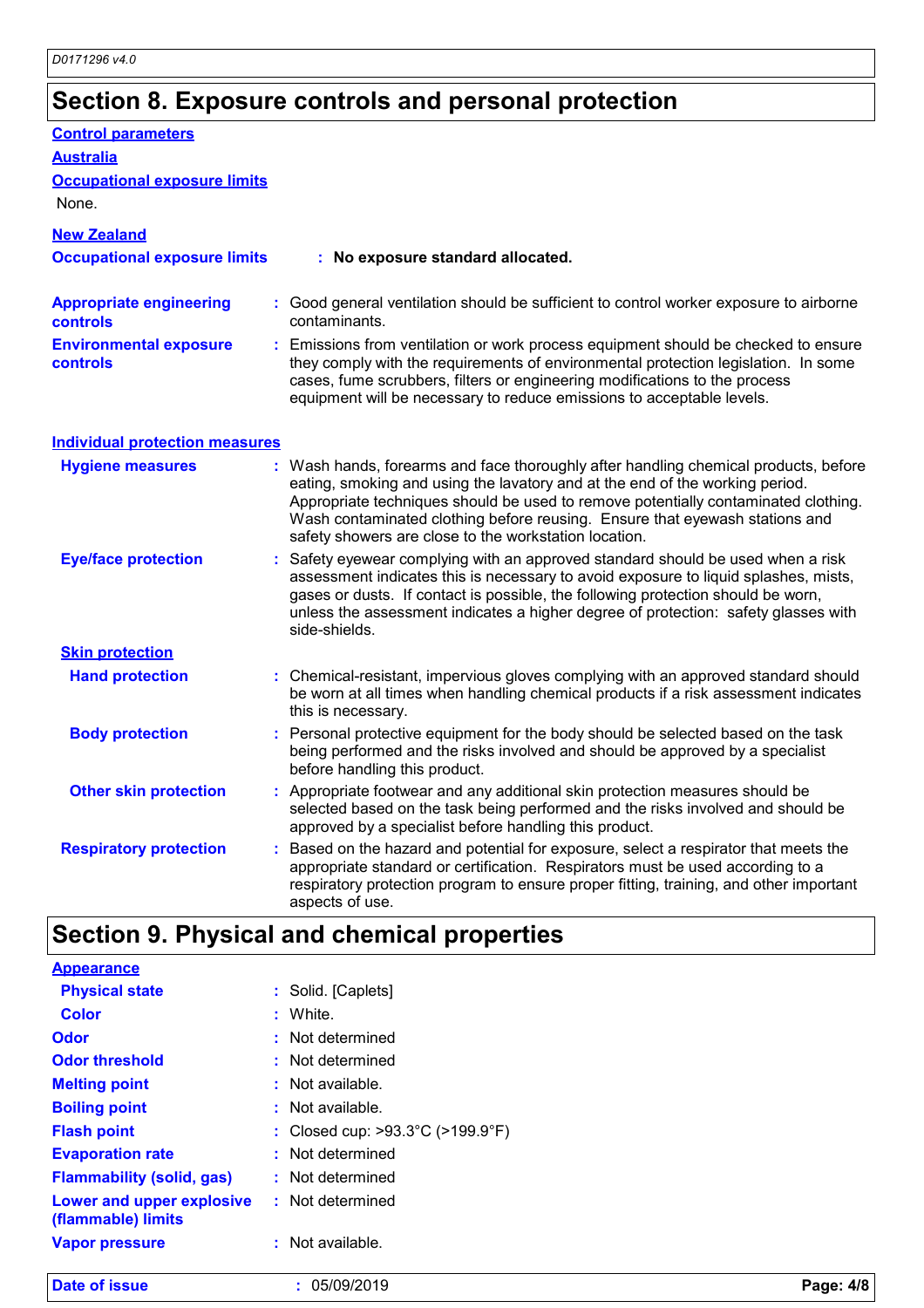# **Section 9. Physical and chemical properties**

| <b>Vapor density</b>                              | : Not determined   |  |
|---------------------------------------------------|--------------------|--|
| <b>Relative density</b>                           | : Not determined   |  |
| <b>Solubility</b>                                 | : Not determined   |  |
| <b>Solubility in water</b>                        | : Not available.   |  |
| <b>Partition coefficient: n-</b><br>octanol/water | : Not determined   |  |
| <b>Auto-ignition temperature</b>                  | $:$ Not available. |  |
| <b>Decomposition temperature</b>                  | $:$ Not available. |  |
| <b>Viscosity</b>                                  | $:$ Not available. |  |
| Flow time (ISO 2431)                              | : Not available.   |  |
| <b>Aerosol product</b>                            |                    |  |

# **Section 10. Stability and reactivity**

| <b>Reactivity</b>                            | : No specific test data related to reactivity available for this product or its ingredients.              |
|----------------------------------------------|-----------------------------------------------------------------------------------------------------------|
| <b>Chemical stability</b>                    | : The product is stable.                                                                                  |
| <b>Possibility of hazardous</b><br>reactions | : Under normal conditions of storage and use, hazardous reactions will not occur.                         |
| <b>Conditions to avoid</b>                   | : No specific data.                                                                                       |
| <b>Incompatible materials</b>                | : No specific data.                                                                                       |
| <b>Hazardous decomposition</b><br>products   | : Under normal conditions of storage and use, hazardous decomposition products<br>should not be produced. |

# **Section 11. Toxicological information**

| <b>Date of issue</b>                                                       | : 05/09/2019                                                                                           | Page: 5/8 |
|----------------------------------------------------------------------------|--------------------------------------------------------------------------------------------------------|-----------|
| <b>Conclusion/Summary</b>                                                  | No known significant effects or critical hazards.                                                      |           |
| <b>Conclusion/Summary</b><br><b>Carcinogen</b><br>Not available.           | : No known significant effects or critical hazards.                                                    |           |
| <b>Mutagenicity</b><br>Not available.                                      |                                                                                                        |           |
| <b>Conclusion/Summary</b><br><b>Skin</b><br><b>Respiratory</b>             | No known significant effects or critical hazards.<br>No known significant effects or critical hazards. |           |
| <b>Sensitization</b><br>Not available.                                     |                                                                                                        |           |
| <b>Respiratory</b>                                                         | No known significant effects or critical hazards.                                                      |           |
| <b>Eyes</b>                                                                | No known significant effects or critical hazards.                                                      |           |
| <b>Conclusion/Summary</b><br><b>Skin</b>                                   | No known significant effects or critical hazards.                                                      |           |
| <b>Conclusion/Summary</b><br><b>Irritation/Corrosion</b><br>Not available. | : No known significant effects or critical hazards.                                                    |           |
| <b>Acute toxicity</b><br>Not available.                                    |                                                                                                        |           |
| <b>Information on toxicological effects</b>                                |                                                                                                        |           |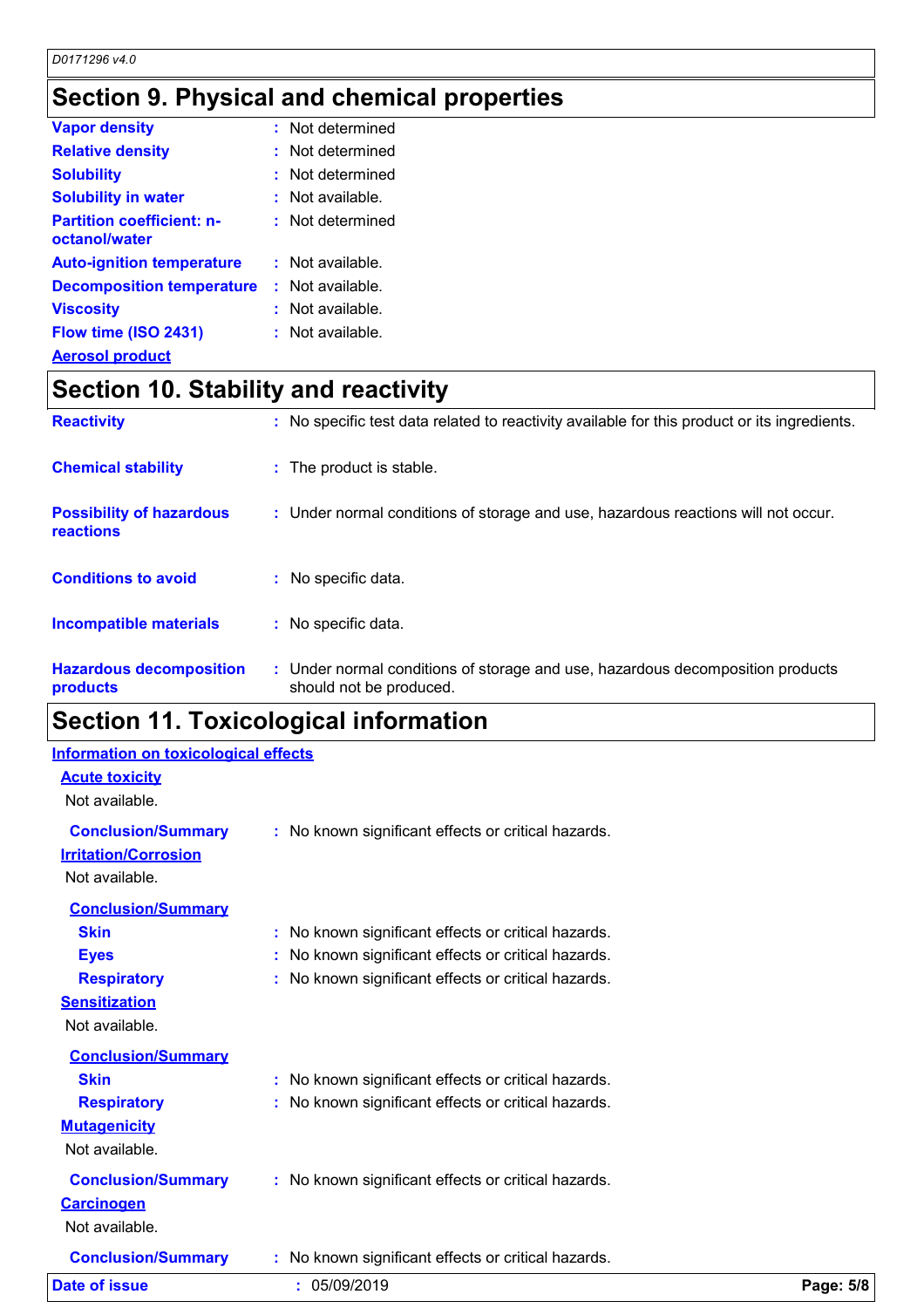# **Section 11. Toxicological information**

#### **Reproduction toxicity**

Not available.

#### **Conclusion/Summary :** No known significant effects or critical hazards.

**Teratogenicity**

Not available.

#### **Conclusion/Summary :** No known significant effects or critical hazards.

#### **Specific target organ toxicity (single exposure)**

Not available.

### **Specific target organ toxicity (repeated exposure)**

Not available.

#### **Aspiration hazard**

Not available.

| Information on the likely             | : Not available. |
|---------------------------------------|------------------|
| routes of exposure                    |                  |
| <b>Potential acute health effects</b> |                  |

| <b>Eye contact</b>  | : No known significant effects or critical hazards. |
|---------------------|-----------------------------------------------------|
| <b>Inhalation</b>   | : No known significant effects or critical hazards. |
| <b>Skin contact</b> | : No known significant effects or critical hazards. |
| <b>Ingestion</b>    | : No known significant effects or critical hazards. |

#### **Symptoms related to the physical, chemical and toxicological characteristics**

| <b>Eye contact</b>  | : No specific data. |
|---------------------|---------------------|
| <b>Inhalation</b>   | : No specific data. |
| <b>Skin contact</b> | : No specific data. |
| <b>Ingestion</b>    | : No specific data. |

#### **Delayed and immediate effects and also chronic effects from short and long term exposure**

| <b>Short term exposure</b>              |                                                     |
|-----------------------------------------|-----------------------------------------------------|
| <b>Potential immediate</b><br>effects   | $:$ Not available.                                  |
| <b>Potential delayed effects</b>        | $:$ Not available.                                  |
| <b>Long term exposure</b>               |                                                     |
| <b>Potential immediate</b><br>effects   | $:$ Not available.                                  |
| <b>Potential delayed effects</b>        | : Not available.                                    |
| <b>Potential chronic health effects</b> |                                                     |
| Not available.                          |                                                     |
| <b>Conclusion/Summary</b>               | : No known significant effects or critical hazards. |
| <b>General</b>                          | : No known significant effects or critical hazards. |
| <b>Carcinogenicity</b>                  | : No known significant effects or critical hazards. |
| <b>Mutagenicity</b>                     | : No known significant effects or critical hazards. |
| <b>Teratogenicity</b>                   | : No known significant effects or critical hazards. |
| <b>Developmental effects</b>            | : No known significant effects or critical hazards. |
| <b>Fertility effects</b>                | : No known significant effects or critical hazards. |

#### **Numerical measures of toxicity Acute toxicity estimates**

| <b>Date</b><br><b>SSUA</b> | /09/2019<br>ባዱ.<br>JJI | 6/8<br><u>пама</u><br>mо<br>. п. |
|----------------------------|------------------------|----------------------------------|
|                            |                        |                                  |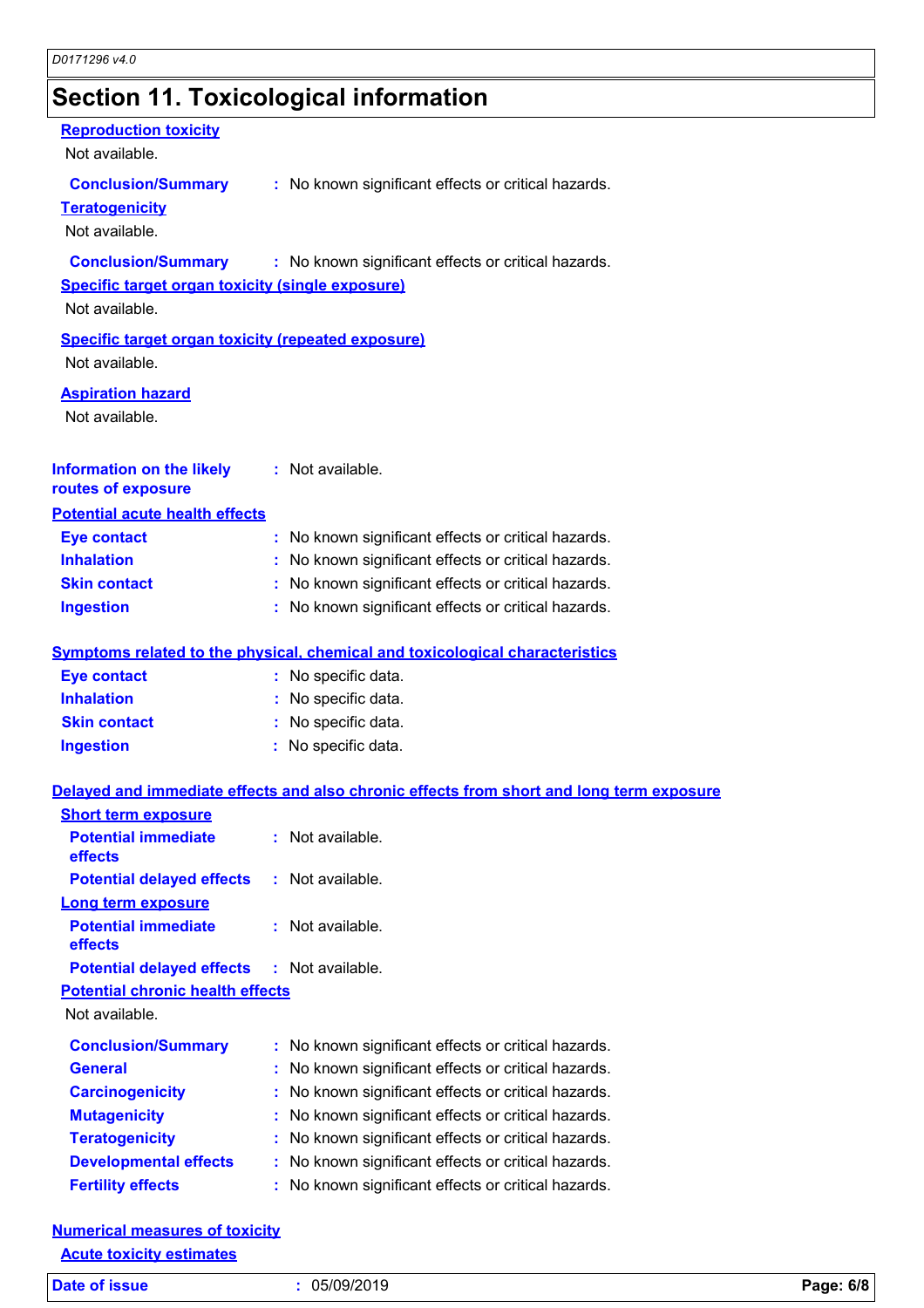### **Section 11. Toxicological information**

Not available.

# **Section 12. Ecological information**

#### **Toxicity**

Not available.

#### **Persistence and degradability**

Not available.

#### **Bioaccumulative potential**

Not available.

#### **Mobility in soil**

**Soil/water partition coefficient (KOC) :** Not available.

**Other adverse effects** : No known significant effects or critical hazards.

### **Section 13. Disposal considerations**

The generation of waste should be avoided or minimized wherever possible. Disposal of this product, solutions and any by-products should at all times comply with the requirements of environmental protection and waste disposal legislation and any regional local authority requirements. Dispose of surplus and nonrecyclable products via a licensed waste disposal contractor. Waste should not be disposed of untreated to the sewer unless fully compliant with the requirements of all authorities with jurisdiction. Waste packaging should be recycled. Incineration or landfill should only be considered when recycling is not feasible. This material and its container must be disposed of in a safe way. Empty containers or liners may retain some product residues. Avoid dispersal of spilled material and runoff and contact with soil, waterways, drains and sewers. **Disposal methods :**

|                                        | <b>ADG</b>               | <b>ADR/RID</b> | <b>IMDG</b>    | <b>IATA</b>    |
|----------------------------------------|--------------------------|----------------|----------------|----------------|
| <b>UN number</b>                       | Not regulated.           | Not regulated. | Not regulated. | Not regulated. |
| <b>UN proper</b><br>shipping name      |                          |                |                |                |
| <b>Transport hazard</b><br>class(es)   |                          |                |                |                |
| <b>Packing group</b>                   | $\overline{\phantom{a}}$ |                |                |                |
| <b>Environmental</b><br><b>hazards</b> | No.                      | No.            | No.            | No.            |

**Special precautions for user Transport within user's premises:** always transport in closed containers that are **:** upright and secure. Ensure that persons transporting the product know what to do in the event of an accident or spillage.

**Date of issue :** 05/09/2019 **Page: 7/8**